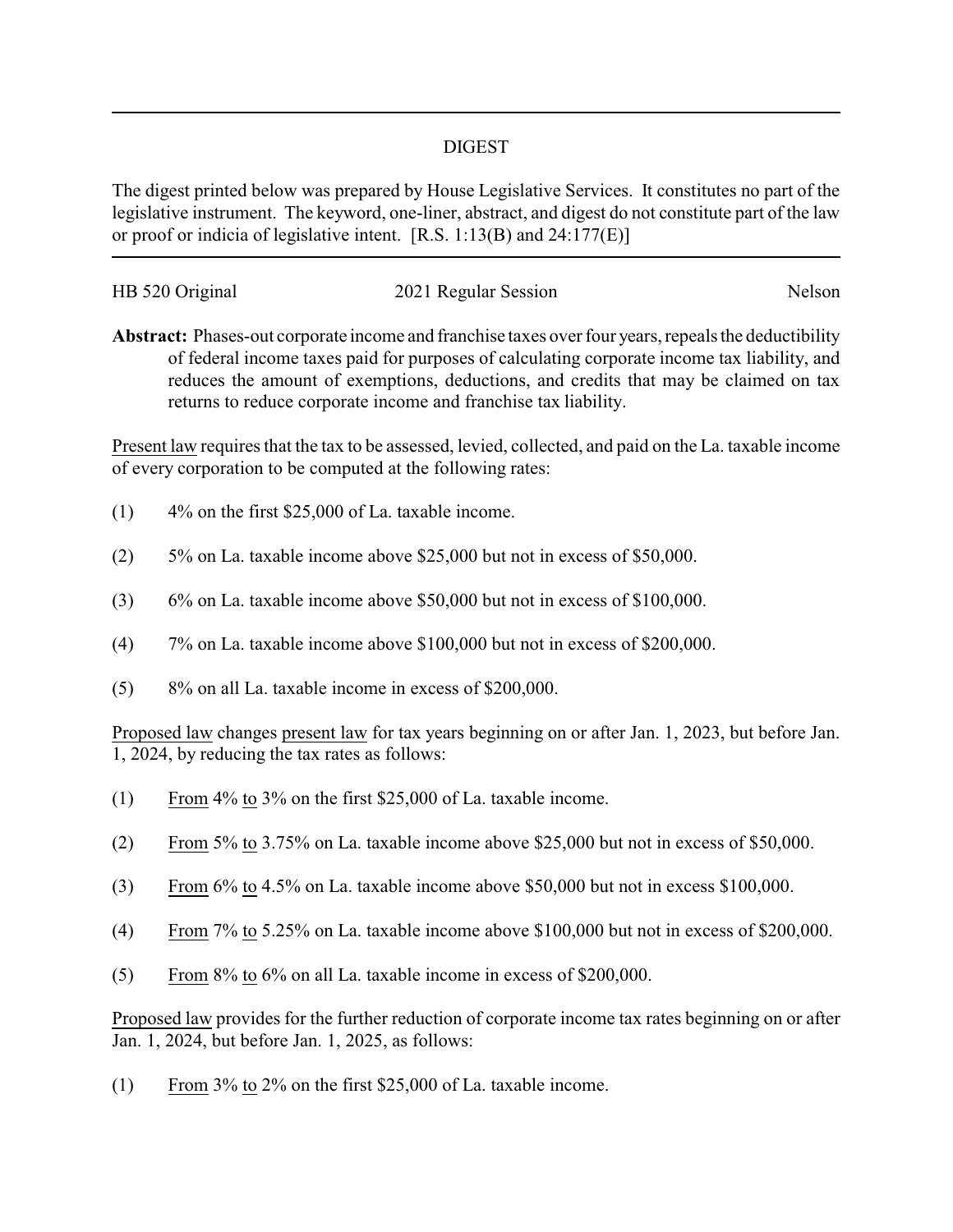- (2) From 3.75% to 2.5% on La. taxable income above \$25,000 but not in excess of \$50,000.
- (3) From 4.5% to 3% on La. taxable income above \$50,000 but not in excess of \$100,000.
- (4) From 5.25% to 3.5% on La. taxable income above \$100,000 but not in excess of \$200,000.
- (5) From 6% to 4% on all La. taxable income in excess of \$200,000.

Proposed law provides for the further reduction of corporate income tax rates beginning on or after Jan. 1, 2025, but before Jan. 1, 2026, as follows:

- (1) From 2% to 1% on the first \$25,000 of La. taxable income.
- (2) From 2.5% to 1.25% on La. taxable income above \$25,000 but not in excess of \$50,000.
- (3) From 3% to 1.5% on La. taxable income above \$50,000 but not in excess of \$100,000.
- (4) From 3.5% to 1.75% on La. taxable income above \$100,000 but not in excess of \$200,000.
- (5) From 4% to 2% on all La. taxable income in excess of \$200,000.

Proposed law prohibits tax from being assessed, levied, collected, and paid on the La. taxable income of any corporation for tax years beginning on or after Jan. 1, 2026.

Present law levies the corporation franchise tax on a corporation when any of the following occurs:

- (1) An organization does business within this state in a corporate form.
- (2) A corporation exercises its charter or the continuance of its charter within La.
- (3) An entity owns or uses part or all of its capital, plant, or other property in La. in a corporate capacity.

Present law provides for the determination of taxable capital for purposes of levying the corporation franchise tax as well as the tax treatment of capital stock, surplus and undivided profits, and the allocation of taxable capital. Present law further provides for the administration of the tax as well as the collection and payment of the tax.

Proposed law provides for the phase-out of the corporate franchise tax for taxable years beginning on or after Jan. 1, 2023, by reducing the amount of the tax by 25% each year until no tax is levied on the taxable capital of corporations for tax years beginning on or after Jan. 1, 2026.

Present law requires every corporation or other entity subject to the franchise tax to pay only an initial tax of \$110 in the first accounting period in which it becomes subject to the tax. After the first closing of the corporate books, the tax is payable as provided in present law.